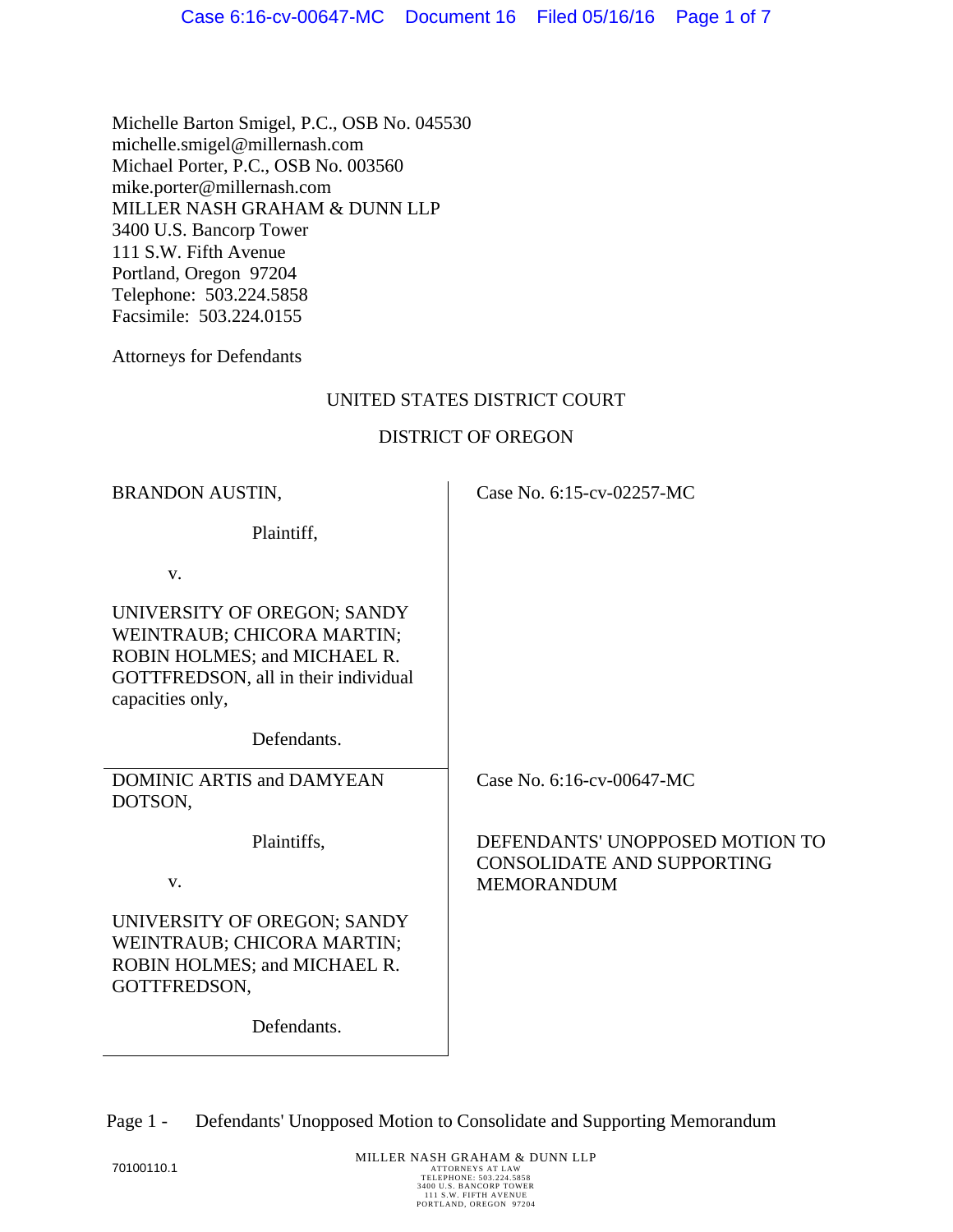#### **LR 7-1 CERTIFICATION**

The undersigned certifies that counsel for the parties have conferred and plaintiffs do not oppose defendants' request to consolidate the cases for purposes of hearing the motions to dismiss pending in both cases.

### **MOTION**

Defendants University of Oregon, Sandy Weintraub, Chicora Martin, Robin Holmes, and Michael R. Gottfredson (collectively, "Defendants") respectfully request that the court consolidate the action captioned *Artis et al. v. University of Oregon, et al.*, Case No. 6:16-cv-00647-MC, with the previously-filed action captioned *Austin v. University of Oregon et al.*, Case No. 6:15-cv-02257-MC, for hearing on Defendants' motions to dismiss all claims in both actions.

#### **MEMORANDUM**

Federal Rule of Civil Procedure ("Fed R Civ P") 42(a) provides that a district court may consolidate "actions before the court [that] involve a common question of law or fact." "The district court has broad discretion under this rule to consolidate cases pending in the same district." *Investors Research Co. v. U.S. Dist. Court*, 877 F2d 777, 777 (9th Cir 1989); *see also In re Adams Apple, Inc.*, 829 F2d 1484 (9th Cir 1987) (the district court may consolidate cases *sua sponte*). "[I]n exercising its broad discretion to order consolidation of actions \* \* \* [the district court] weighs the saving of time and effort consolidation would produce against any inconvenience, delay, or expense that it would cause," *Huene v. United States*, 743 F2d 703, 704 (9th Cir 1984), keeping in mind that "[t]he court may also consider the risk of inconsistent adjudications of common factual and legal issues." *Lopez v. Cook*, Nos. S-03-1605 KJM DAD, S-09-1760 MCE AC, 2014 WL 1024025, at \*2 (ED Cal Mar. 14, 2014) (internal quotation marks and citations omitted).

# Page 2 - Defendants' Unopposed Motion to Consolidate and Supporting Memorandum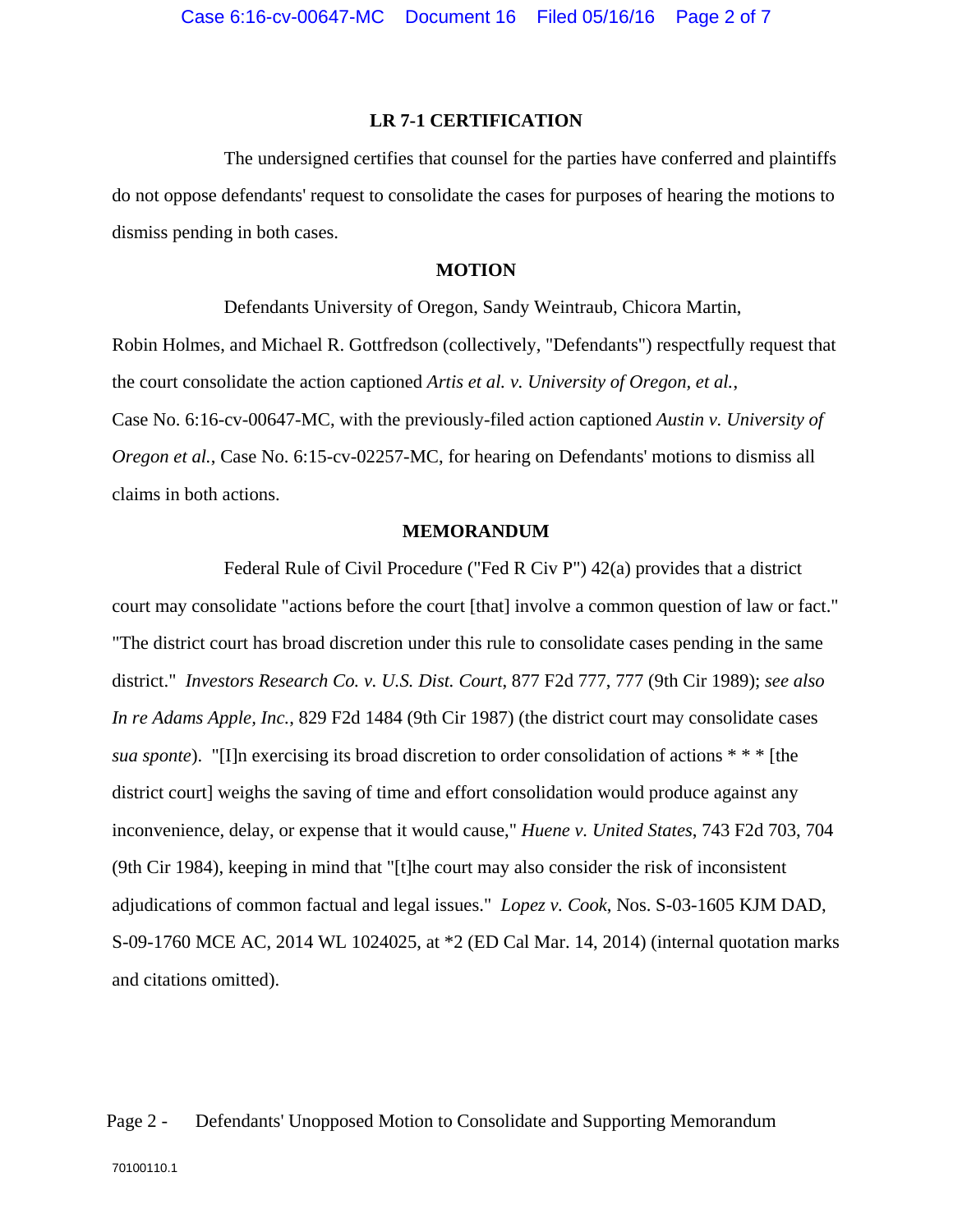Local Rule ("LR") 42 governs consolidation of cases in the District of Oregon.

"It is the responsibility of counsel to identify \* \* \* related cases and to bring the matter promptly to the attention of the Court." LR 42-2. "For good cause shown and consistent with Fed. R. Civ. P. 42, any party may file and serve a motion to consolidate." LR 42-3.

LR 42-3 sets forth the information and factors to be considered in a motion to consolidate:

**(1) The case number, case title, and assigned judge of every related case pending in the District of Oregon.** 

a. Case Number: 6:15-cv-02257-MC

Title: *Brandon Austin v. University of Oregon; Sandy Weintraub; Chicora Martin; Robin Holmes; and Michael R. Gottfredson, all in their individual capacities only*  Assigned Judge: Honorable Michael McShane

b. Case Number: 6:16-cv-00647-MC Title: *Dominic Artis and Damyean Dotson v. University of Oregon; Sandy Weintraub; Chicora Martin; Robin Holmes; and Michael R. Gottfredson*  Assigned Judge: Honorable Michael McShane

**(2) The case number, case title, assigned judge, and court location of every other related case pending in any other state or federal court.** 

There are no related cases pending in other state or federal courts, at this time.

**(3) The common question of law or fact at issue in each case.** 

Plaintiffs' complaints arise out of the same set of material facts and share common questions of law. Both complaints allege that plaintiffs were falsely accused of jointly raping a fellow University of Oregon student in March 2014 and allege the same facts concerning the University's investigation of the reported rape and plaintiffs' subsequent administrative hearing. In fact, plaintiffs requested (and were granted) a consolidated administrative hearing due to the

Page 3 - Defendants' Unopposed Motion to Consolidate and Supporting Memorandum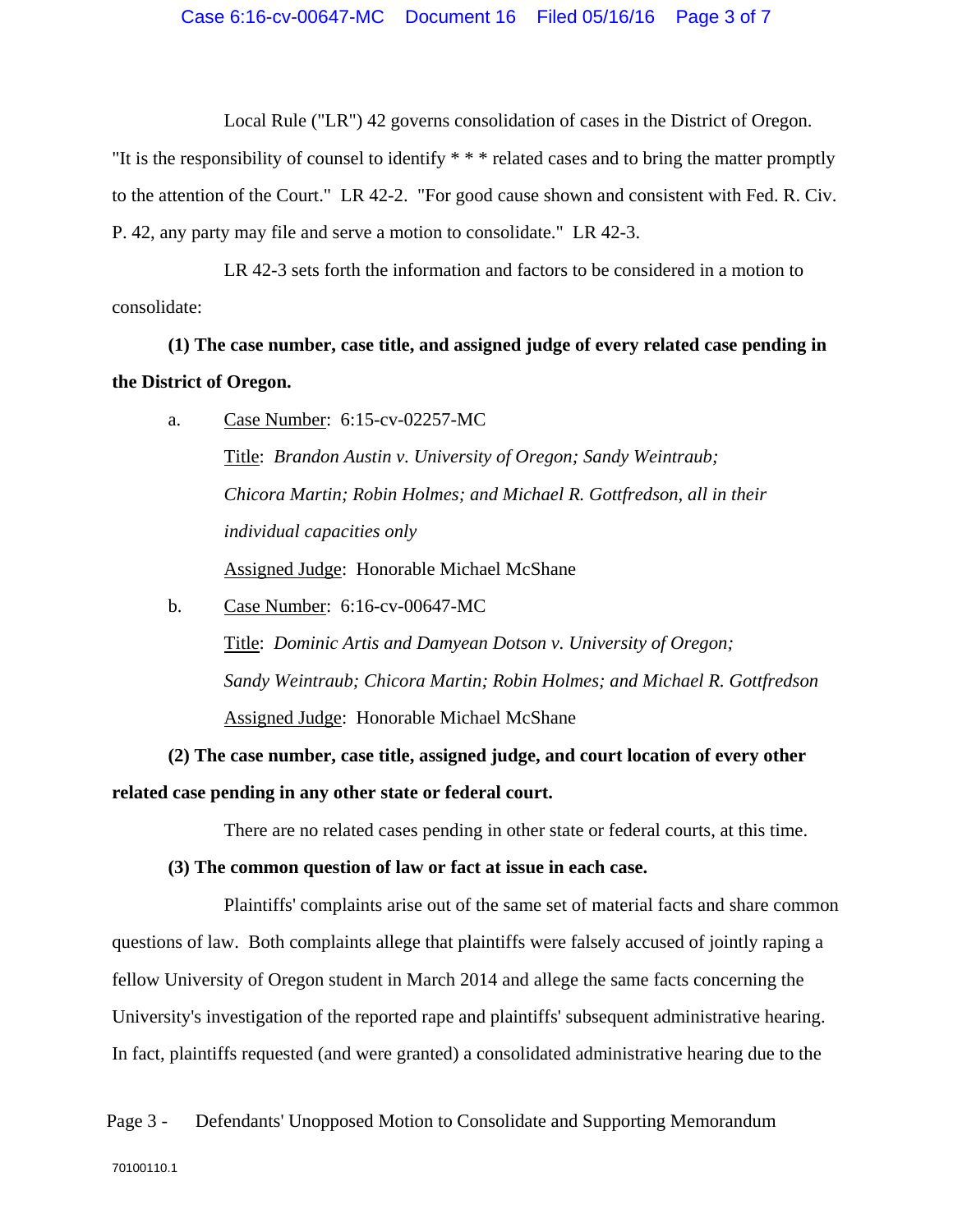### Case 6:16-cv-00647-MC Document 16 Filed 05/16/16 Page 4 of 7

substantial overlap in the allegations against each plaintiff, underlying facts, and evidence necessary to conduct the hearing. Underscoring the commonality of facts, the complaints filed in the two lawsuits are almost identical to one another.

Plaintiffs' complaints also present nearly identical questions of law. The complaints share six causes of action (claims arising under 42 USC § 1983 (due process), 20 USC § 1681 (Title IX), and state common law (negligence, intentional infliction of emotional distress, intentional interference with prospective business advantage, and breach of contract)), which assert nearly identical underlying factual allegations. Artis and Dotson's 42 USC § 1983 equal protection claim is the only claim not common to the complaints. This claim, however, does not include any unique factual allegations, and it effectively reasserts Artis and Dotson's Title IX allegations, which are the same as Austin's Title IX allegations. In addition, all plaintiffs seek the same type of relief.

**(4) The status in each case of all pending motions, Court imposed deadlines, case management schedules, trial dates, etc.** 

On October 29, 2015, Plaintiff Brandon Austin initiated an action in Lane County Circuit Court. Defendants removed the case to federal court on December 2, 2015, and the case was assigned to Judge Michael McShane. On February 2, 2016, Defendants filed a motion to dismiss all claims; briefing on Defendants' motion was completed on March 25, 2016. Defendants have requested oral argument on their motion, but a date has not yet been set for such arguments. No discovery has been conducted.

On March 15, 2016, Plaintiffs Artis and Dotson initiated a nearly identical separate action in Lane County Circuit Court. Defendants removed the case to federal court on April 14, 2016, and it was initially assigned to Magistrate Judge Jolie Russo. It has since been reassigned to Judge McShane. On May 2, 2016, Defendants filed a motion to dismiss all claims. Defendants requested oral argument on this motion. Plaintiffs' response is currently due on May 19, 2016, though plaintiffs' have indicated that they intend to request a 30-day extension to

Page 4 - Defendants' Unopposed Motion to Consolidate and Supporting Memorandum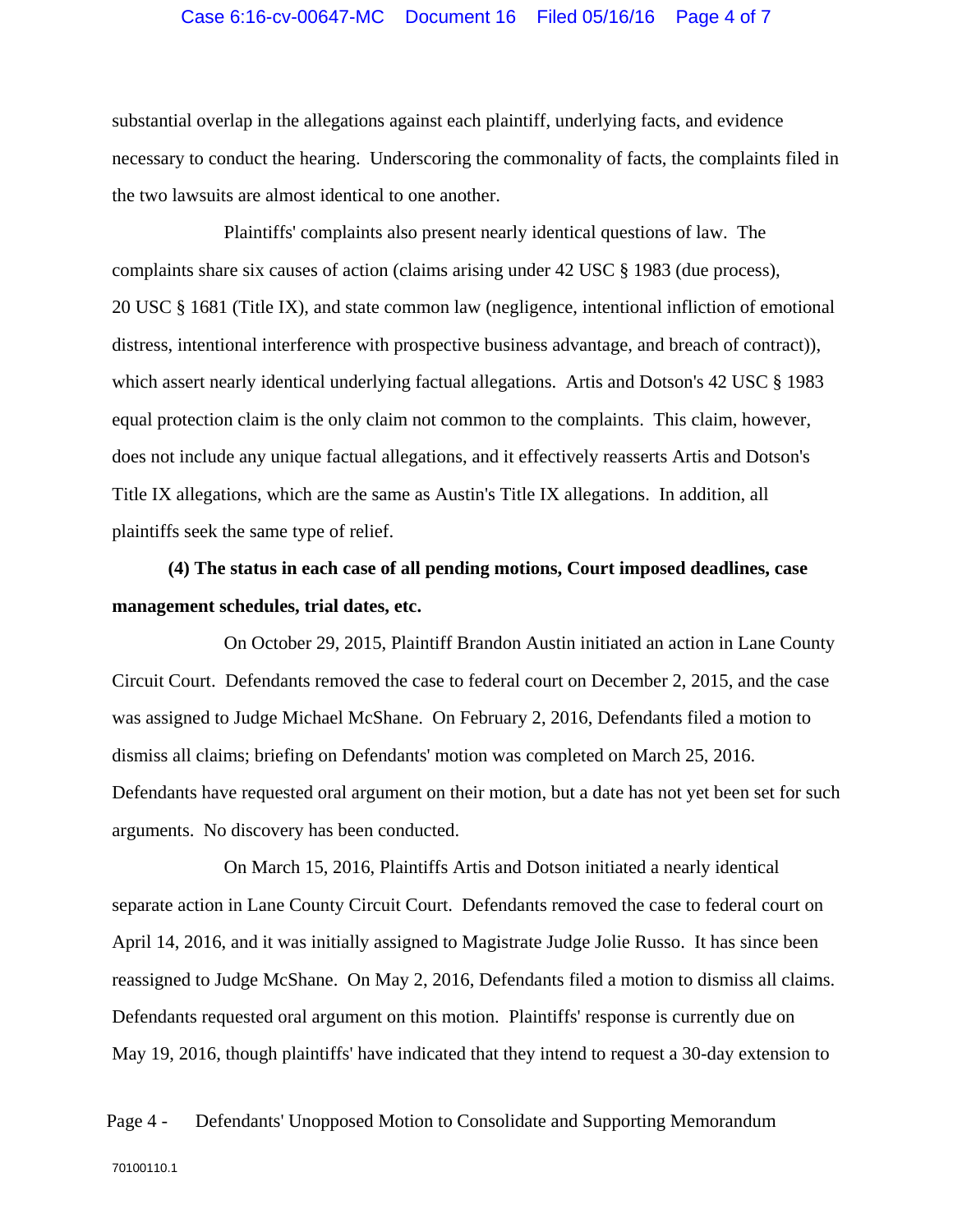file their response, which Defendants do not oppose.

## **(5) The reason that the cases should be reassigned and managed by a single judicial officer.**

Consolidating these cases would result in savings in time and other resources for the court in hearing oral arguments and ruling on Defendants' motions. For this reason, consolidation advances the court's interest in judicial economy.

Plaintiffs will not be negatively affected by consolidating these cases for the purpose of hearing Defendants' motions to dismiss. Due to the significant similarities between the complaints, including plaintiffs' asserted grounds for relief, there is no indication that plaintiffs in either case will be prejudiced by consolidation. Moreover, that Artis and Dotson cofiled their claims against Defendants is strong evidence that consolidation will not prejudice plaintiffs.

Although Defendants' motion to dismiss Austin's claims has been fully briefed, oral argument has not yet occurred, nor has the court adjudicated any issues in the case. Defendants request that the court delay oral argument of its motion to dismiss Austin's claims until such time as Defendants' motion to dismiss Artis and Dotson's complaint is fully briefed, after which the two actions may proceed in one consolidated proceeding for the purpose of hearing Defendants' motions to dismiss.

### **(6) The position of the other parties, if known.**

Attorneys for all plaintiffs do not oppose consolidation.

# **(7) The scope of consolidation requested, e.g., for hearing on a motion; for pretrial and discovery; or for all further proceedings, including trial.**

Defendants request that the court consolidate these two cases for the purpose of hearing Defendants' motions to dismiss. Defendants also reserve the right to request consolidation of further proceedings in these matters.

### Page 5 - Defendants' Unopposed Motion to Consolidate and Supporting Memorandum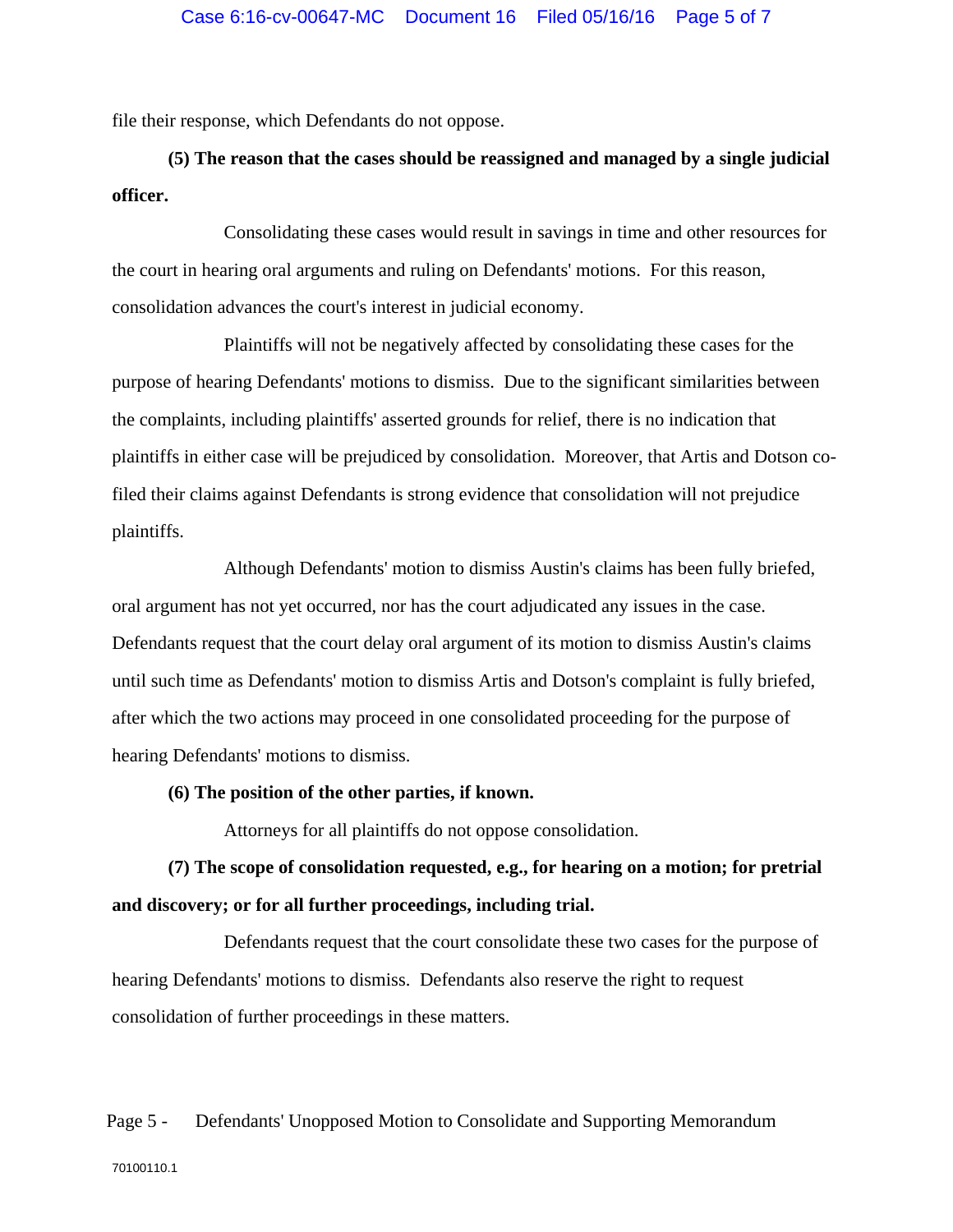### **CONCLUSION**

Consolidating two pending cases that arise from the same alleged factual background and assert essentially the same legal claims is consistent with the district court's authority and promotes judicial economy. Defendants respectfully request that the court grant its motion to consolidate these two cases for the purpose of Defendants' motions to dismiss and accordingly delay oral arguments in Defendants' pending motion to dismiss Austin's complaint until such time as it can be set in conjunction with oral arguments in Defendants' motion to dismiss Artis and Dotson's complaint.

DATED this 16th day of May, 2016.

### MILLER NASH GRAHAM & DUNN LLP

*/s/Michelle Barton Smigel* 

Michelle Barton Smigel, P.C., OSB No. 045530 michelle.smigel@millernash.com Michael Porter, P.C., OSB No. 003560 mike.porter@millernash.com Phone: 503.224.5858 Fax: 503.224.0155

*Attorneys for Defendants*